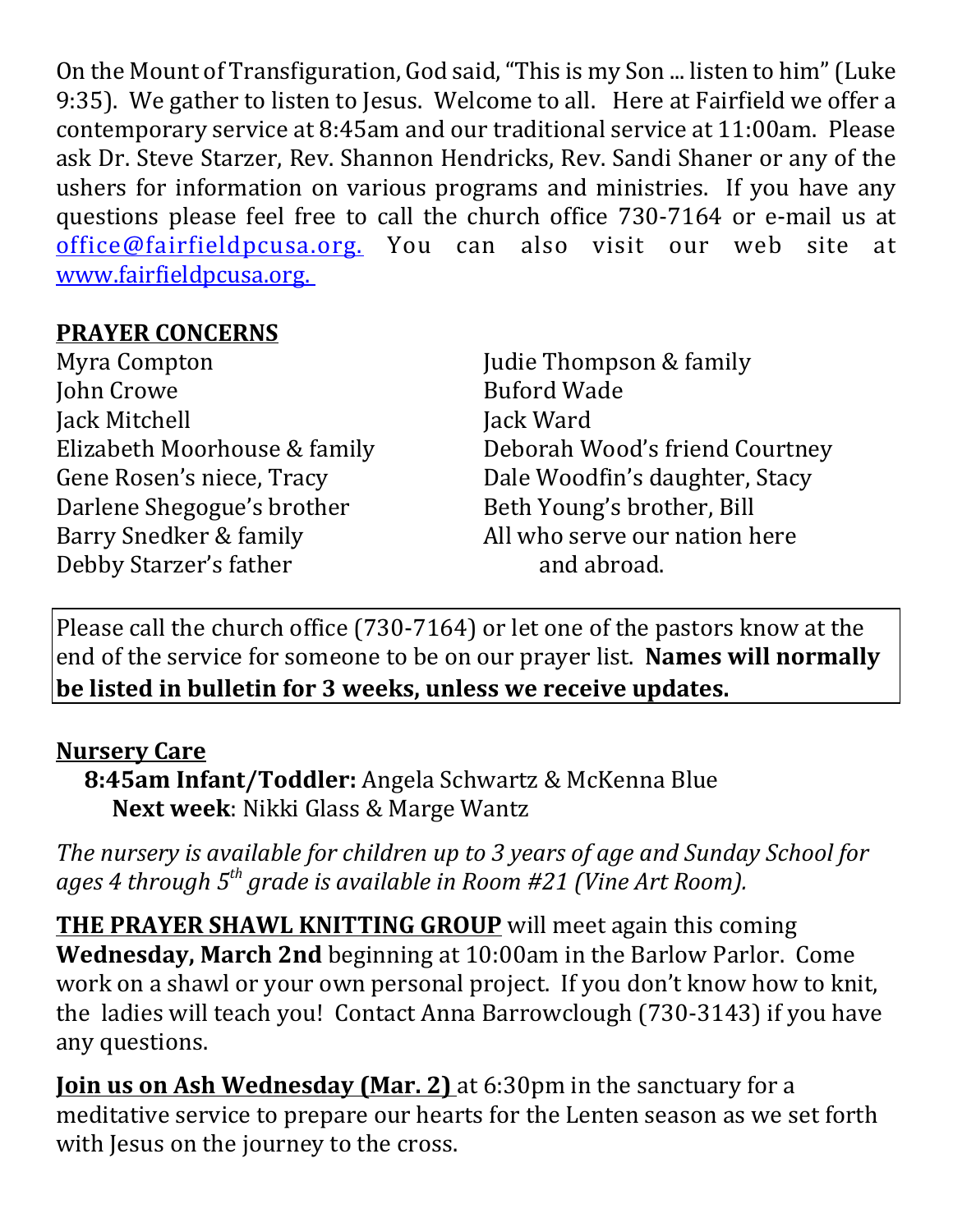**Lenten Devotionals "The Power of the Invisible"** is located in each narthex. Please be sure to pick up your printed copy!

**Thinking about joining Fairfield?** Talk to Steve and plan to join us for a New Members Welcome meeting this coming **Saturday, March 5th** at 10:00am in the Open Door Classroom (#20).

**LENTEN STUDY:** Fairfield folks are invited to energize your faith as you discover a fresh expression o the gospel challenge to be the Children of God in our day and age**. The Lenten Study** will dig deep into Dr. Keith Curran's newly published book, A New T.U.L.I.P. - A Kinder, Gentler, Calvinism for the  $21<sup>st</sup>$ Century. Discover a new way of understanding the good news of Jesus Christ that helps answer today's questions in a welcoming and affirming expressing of God's love. Classes will begin on Monday, March  $7<sup>th</sup>$  at 7:00pm in the Heritage Hall. Books are available in each narthex. A suggested donation is \$12 per book.

**Have you ever wondered what to do when you notice an individual with a sign asking for assistance as you are in your car?** The Deacons are collecting the following items to create a prepackaged helping hand for those in need: dark knee socks, small bottle of hand sanitizer, \$5-10 gift cards to common fast food chains, small bottle of water, one use hand warmers, travel toothbrushes, toothpaste. **At this time dark knee socks and hand warmers are needed the most.** A resource card will also be included with numbers for assistance for physical, counseling and housing assistance. If you feel led, please drop off the following items in the blue buckets in each narthex. Once the items are collected, the Deacons will put them together and you will be able to pick up a few to have on hand for instances where you see a need. Thank you.

**All Nations Presbyterian Fellowship, PCUSA** invites you to join them on **March 20th** to help them celebrate their 10 year anniversary as they gather to praise God for all the work He has done for and through their ministry. The celebration will include a 2:00 p.m. worship service and a banquet immediately following. Historical pictures and testimonies will be on display. Please plan on joining in this wonderful celebration!

**MCEF COLLECTION** will be held next Sunday, March 6. MCEF is greatly in need of all varieties of food.